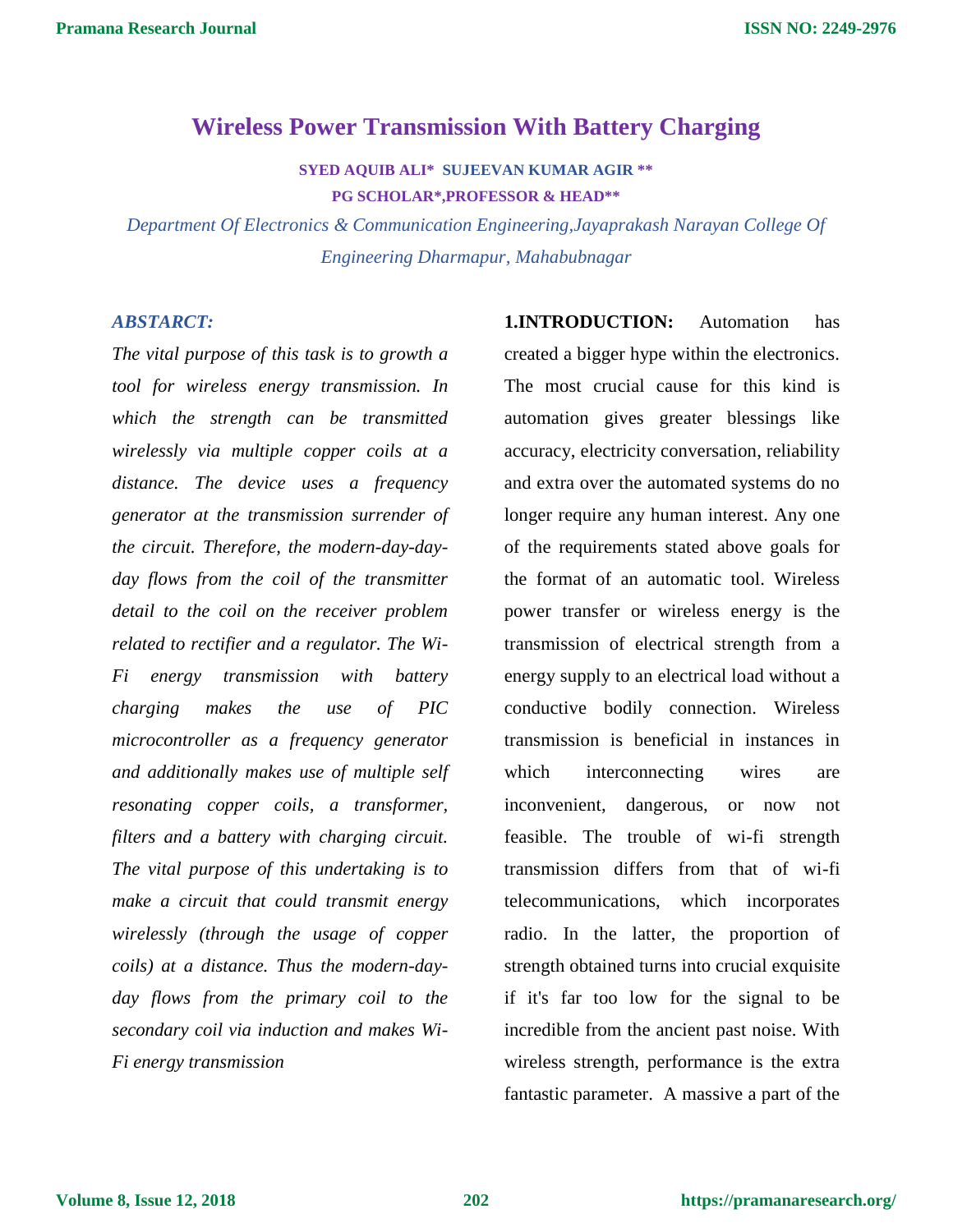strength sent out with the beneficial aid of the producing plant want to attain at the receiver or receivers to make the tool ratepowerful. The maximum not unusual form of Wireless Power Transmission with battery charging is finished the usage of direct induction found thru resonant magnetic induction.

#### **1.2 Project Overview:**

The venture "Wireless Power Transmission with battery charging" the usage of copper coils, characteristic generator as PIC 16F72, switch, MOSFET's, and managed electricity deliver is a specific venture which could generate strength wirelessly using copper coils.

### **2.IMPLEMENTATION:**



Wireless power transmission devices utilizing electromagnetic induction have been in widespread use. However, there is no frequency selectivity for power transmission between a power transmitter and a power receiver. Therefore, a transmitter may unintentionally supply power to plurality of receivers located adjacent a target receiver at the same time. The present technology has been introduced in view of the above circumstance. Accordingly, there is a need for a noncontact power transmission device capable of supplying power selectively to a specific receiver. According to an embodiment of the concept, an electromagnetic resonance noncontact power transmission device includes a transmitter including a transmitter resonance element having a mechanism for discretely or continuously varying a resonant frequency, a transmitter excitation element coupled to the transmitter resonance element by electromagnetic induction, and an alternating current source for applying an alternating current at the same frequency as the resonant frequency to the transmitter excitation element, and a plurality of receivers each including a receiver resonance element having a specific resonant frequency, a receiver excitation element coupled to the receiver resonance element by electromagnetic induction, and an output circuit for outputting an electric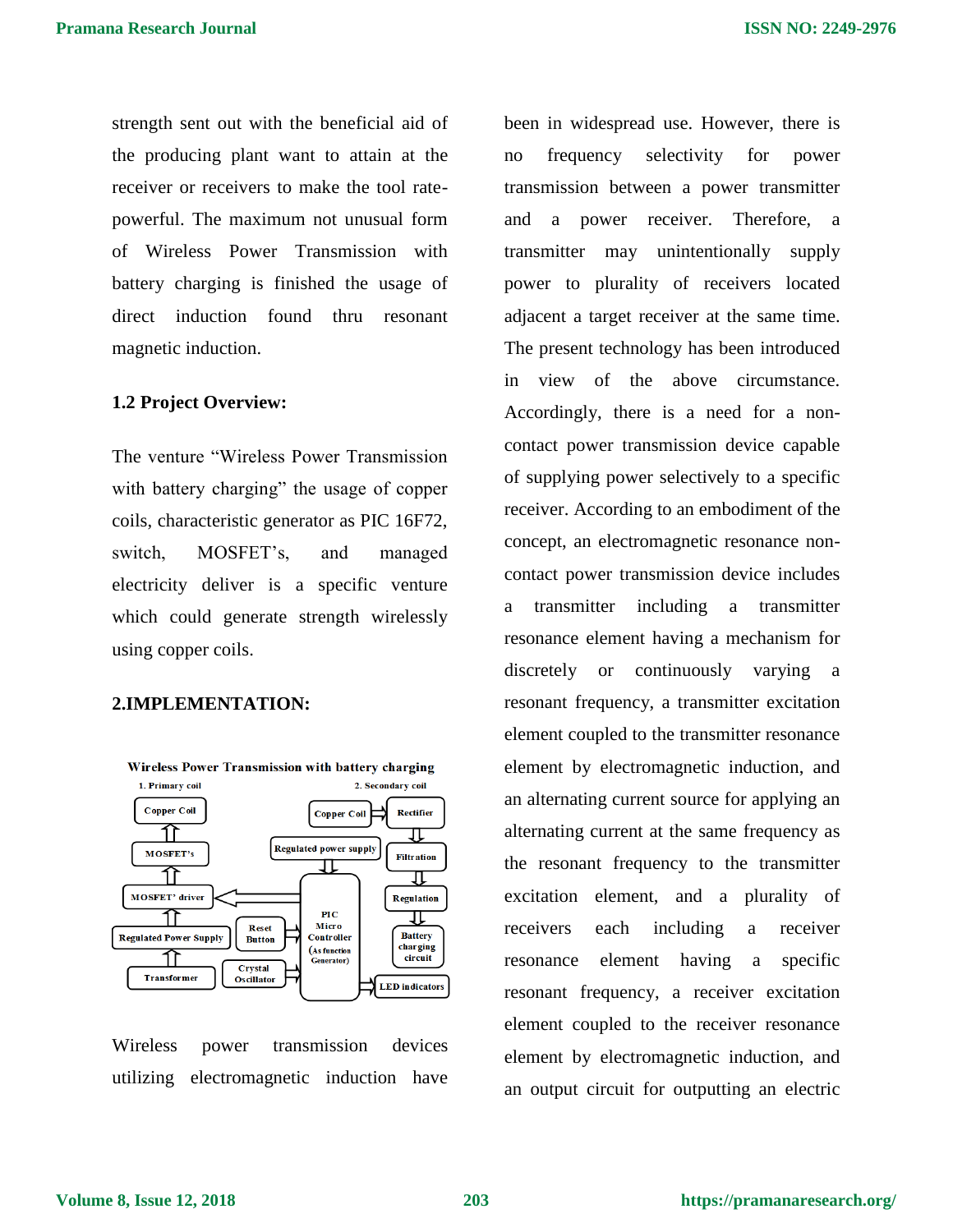current induced by the receiver excitation element. According to the no-contact power transmission device, electric power is transmitted selectively from the transmitter to any of the plurality of receivers having different specific resonant frequencies by changing the resonant frequency of the transmitter

# **PROJECT DESCRIPTION**

In this financial damage, schematic diagram and interfacing of MOSFET's, PIC16F72, regulated energy deliver, interfacing with each module is taken



into consideration**.**



# **Fig : schematic diagram of Wireless Power Transmission with battery charging**

The above schematic diagram of Wireless Power Transmission with battery charging

Explains the interfacing segment of each problem

### **Working Procedure:**

Our check had six essential factors: the coronary heart beat generator, sending coil, receiving coil, rectifier, regulator, and load. The copper coil, illustrated thru item A, is a single loop of insulated copper cord. The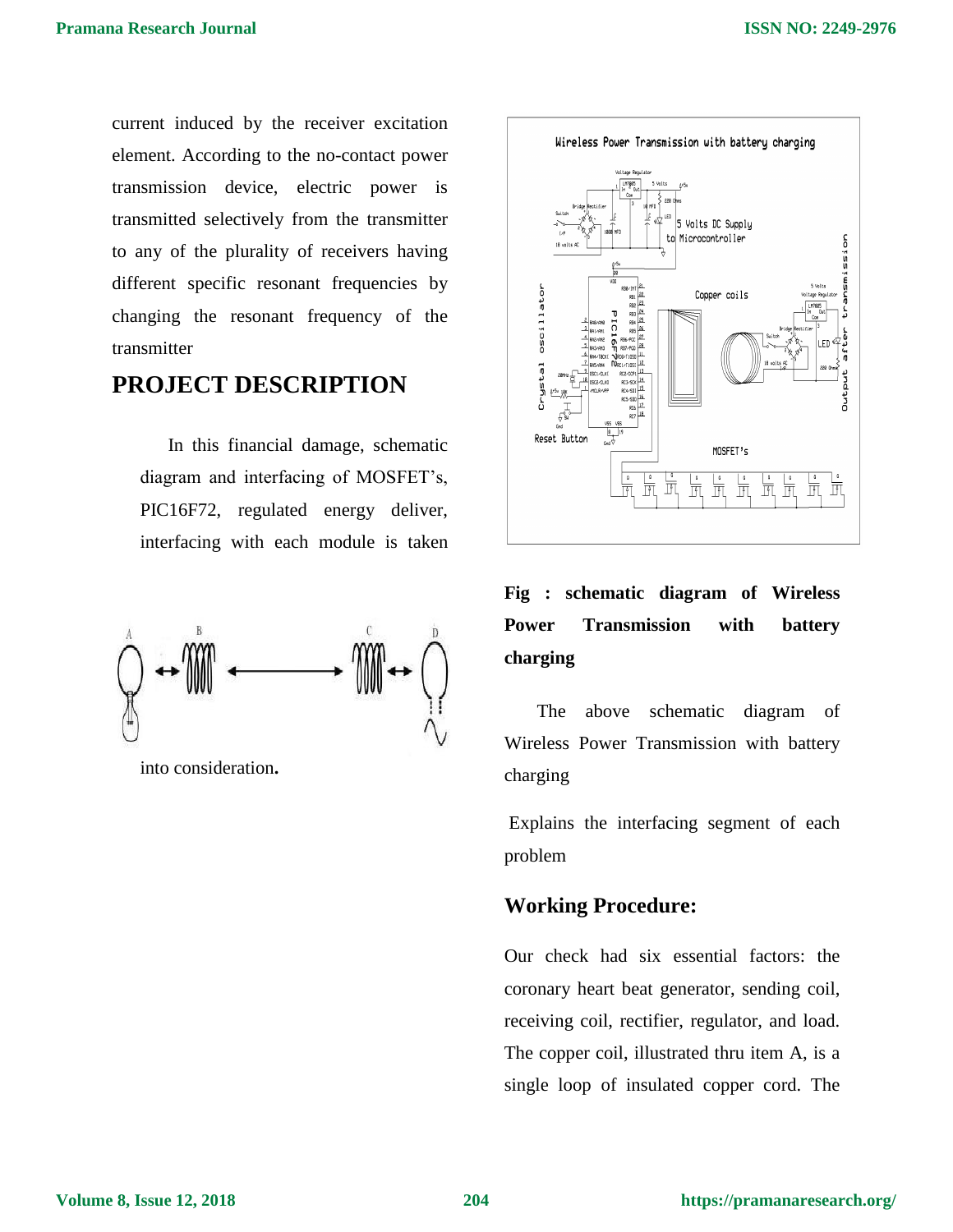sending coil and receiving coil are illustrated with the aid of manner of way of devices B and C respectively. These coils of copper tubing are made to be precisely the same actually in order that they resonate at the equal frequency. The pick out out-up is item D and is installed in series to a load. The resonant frequency of our coils, at which we get the most power, varies with the gap the numerous coils. Due to this we decided on to apply a frequency generator certainly so we have to modify the frequency as wanted. Several oscillators were constructed to generate advantageous frequencies, but due to the numerous nature of our resonant frequency, the frequency generator like PIC 16F72 as pulse generator changed into used. A frequency generator PIC16F72 microcontroller outputs a sign of the equal frequency because of the fact the resonant frequency of our copper coils; because of the truth we are capable of output most power at this frequency.

The signal generated is located into our riding loop of 10 gauge twine. The loop is truly smaller than our number one coil (approximately fiftyfive. five cm in diameter). The AC current-day within the using loop motives the loop of cord to act like a dipole. The usage of loop is positioned parallel to the primary coil, as near as possible. The flux generated with the useful resource of the usage of loop thru the number one coil reasons the coil to resonate. It is important to recognize that the using loop does no longer

make the secondary loop resonate immediately. The evanescent waves emitted with the beneficial aid of manner of the primary coil motives the secondary coil to resonate, because of the truth the coils are of the same shape, length, and mass (or close to equal). Both the primary coil and the secondary coil are crafted from copper tubing this is 1/four inch inner diameter (3/eight inch outer diameter). The coils use 60 toes of tubing every, and function about 10 turns (fifty seven .Five cm in diameter). At this element the two coils are parallel to each unique and resonating, the use of super enough electricity to make the driving loop "strength" the primary coil. The distance is some of the number one and secondary coils determines the cost of strength that is transmitted. The energy exponentially decays because of the fact the coils are moved similarly aside. When the secondary coil vibrates at its resonant frequency, a stronger magnetic region is generated. The receiving loop of 10 gauge twine is placed parallel to the secondary coil, as near as possible. The magnetic flux from the secondary coil induces a contemporary-day within the receiving loop, which drives a resistive load.

#### **ADVANTAGES:**

- 1. Efficient design
- 2. Low power consumption.
- 3. Easy to install.
- 4. Fast response.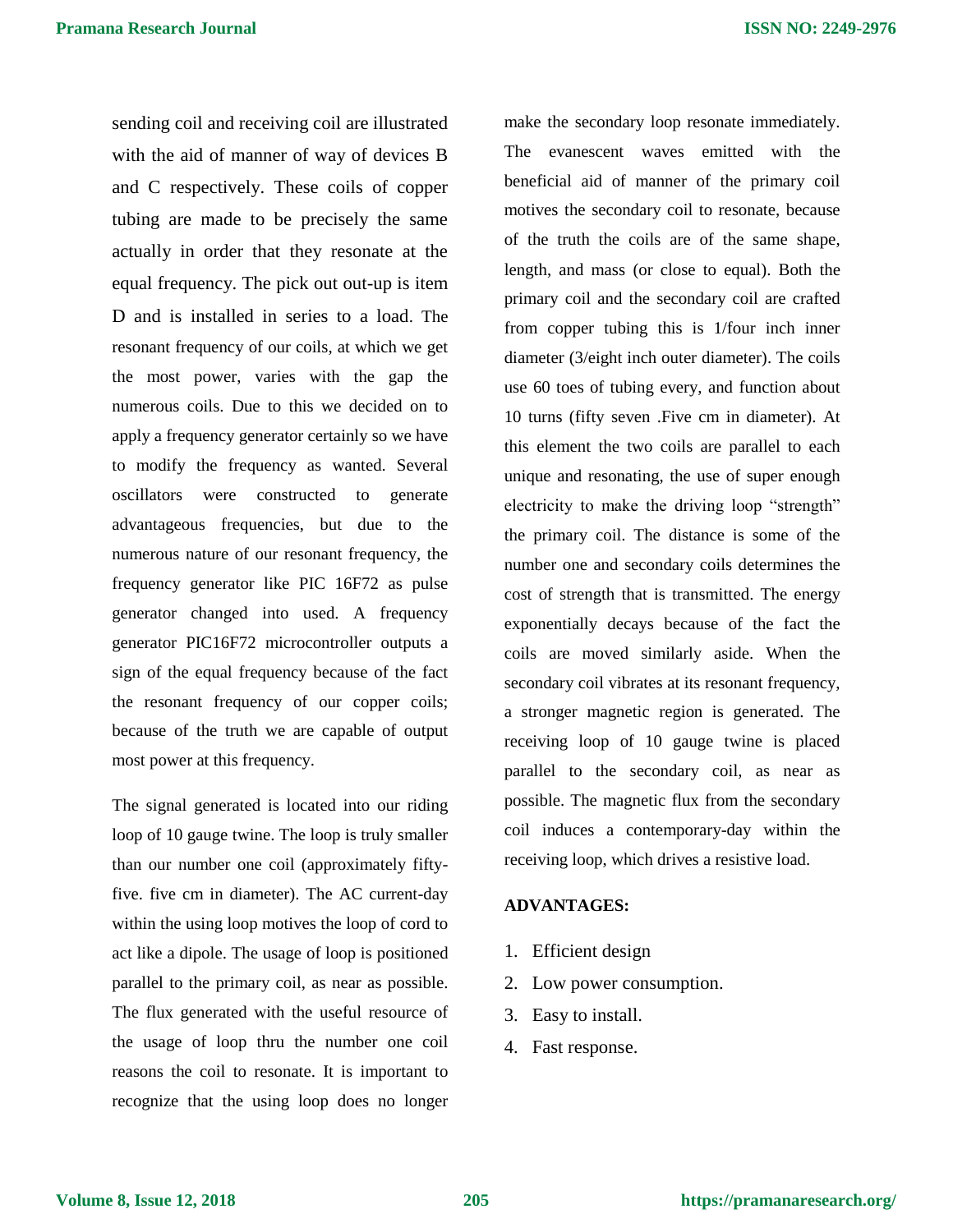### **Disadvantages:**

- 1. Limited distance.
- 2. No feedback.

## **Applications:**

- 1. In industries, streets, etc which can be practically implemented in real time.
- 2. Industrial

applications, batteries, vehicles,

mining.

The mission "WIRELESS POWER TRANSMISSION WITH BATTERY CHARGING " turned into designed such that wireless power transfer or wireless strength is the transmission of electrical strength from a energy supply to an electrical load without a conductive bodily connection. Wireless transmission is beneficial in instances wherein interconnecting wires are inconvenient, volatile, or now not possible.

## **CONCLUSION:**

Integrating competencies of all the hardware components used have been superior in it. Presence of every module has been reasoned out and located carefully, because of this contributing to the

exceptional walking of the unit. Secondly, using in particular advanced IC's with the assist of developing generation, the project has been successfully achieved. Thus the undertaking has been correctly designed and examined.

### **FUTURE SCOPE:**

 Our task "Wireless Power Transmission with battery charging " is particularly presupposed to Wireless power transfer or wi-fi power is the transmission of electrical strength from a power source to an electrical load without a conductive bodily connection. Wireless transmission is beneficial in times in which interconnecting wires are inconvenient, risky, or now not feasible.

This challenge effects in a device in which the energy is transmitted wirelessly via copper coils for a distance. The device uses feature or pulse generator as PIC16F72 microcontroller at the transmitter circuit. Therefore, the modern flows from the coil on the transmitter hassle to the receiver hassle coil wirelessly associated with rectifier and regulator.

 In this undertaking we are the use of transformer, RPS, Pulse Generator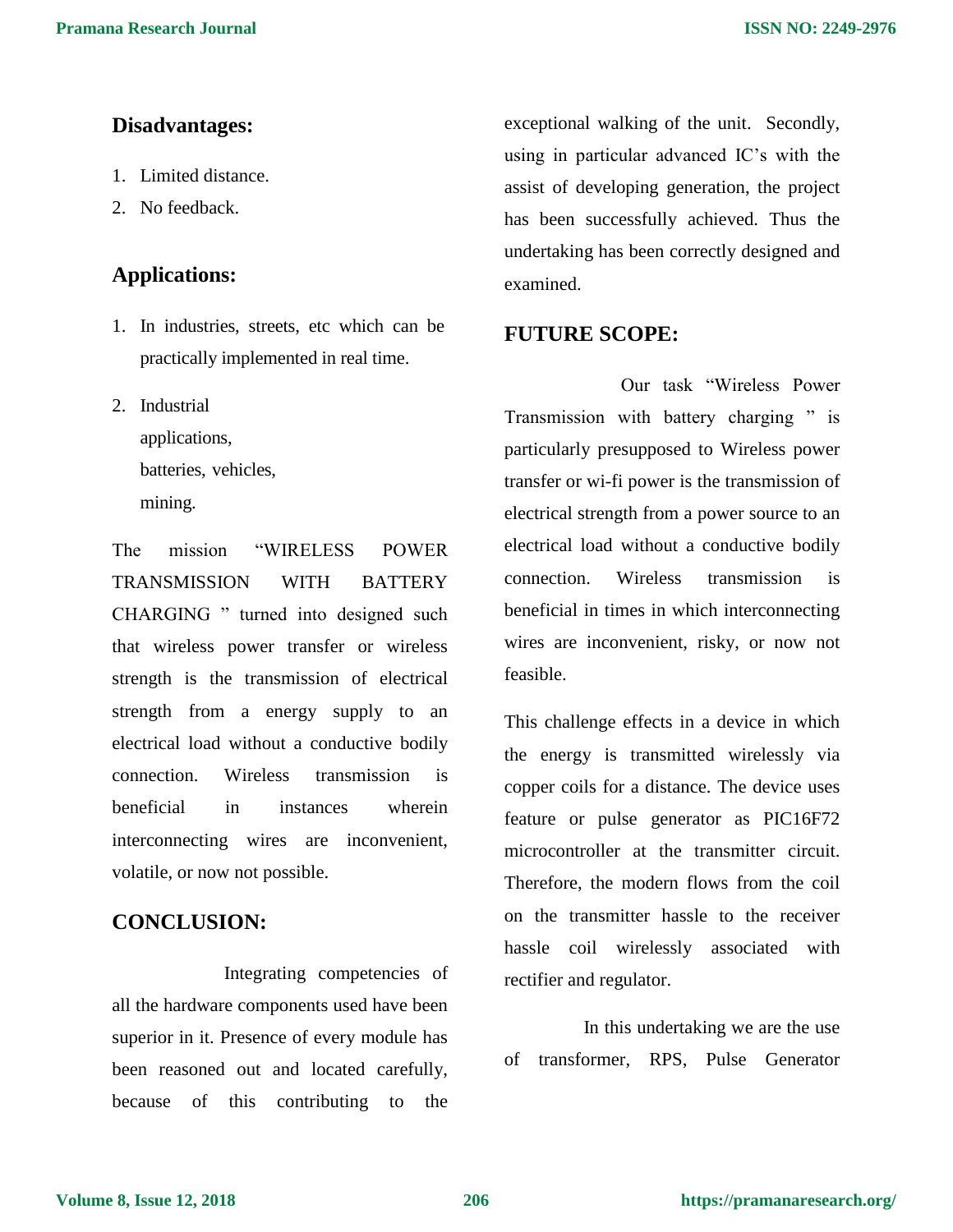PIC16F72 microcontroller, multiple copper coils, rectifier, clean out and a load

This machine is incapable of giving feed all over again of the devices being operated. This may be eliminated through using LCD show era, which suggests the voltage measured at the LCD display unit moreover offers the feedback through LED symptoms and signs and symptoms. GSM module moreover can be used to get the comments of the electrical devices through sending the SMS in a particular precise format.

### *REFERENCES*

*[1] Mitani, T., N. Shinohara, H. Matsumoto and K. Hashimoto, "Experimental Study on Oscillation Characteristics of Magnetron after Turning off Filament Current", Electronics and Communications in Japan, Part II : Electronics., Vol. E86, No. 5, 2003, Page(s):1-9.* 

*[2] Matsumoto, H.N. Kaya, I. Kimura, S. Miyatake, M. Nagatomo, and T. Obayashi, "MINIX Project toward the Solar Power Satellites --- Rocket experiment of microwave energy transmission and associated plasma physics in the ionosphere", ISAS space energy symposium, 1986, Page(s): 69-76.* 

*[3] Nikola Tesla, "The Transmission of Electrical Energy Without Wires as a Means for Furthering Peace," Electrical World and Engineer, Jan. 7, 1905, Page(s): 21.* 

*[4] William C. Brown, "Beamed Microwave Power Transmission and its Application to Space", IEEE Transcactions on Microwave theory and Techniques, Vol. 40. No.6, June, 1992.* 

*[5] Anand A.Trikolikar, Dr. Sanjay L.Nalbalwar, Lt. Milind P. Bhagat,"Review of Wireless Power Transmission by Using Strongly Coupled Magnetic Resonance", International Journal of Advanced Engineering & Applications, Jan.2010.* 

*[6] J.C. Lin, "Biological aspects of mobile communication fields," Wireless Networks, vol. 3, 1997, Page(s):439-453.* 

*[7] Frederick H.Raab, Peter Asbeck, Steve Cripps, Peter B.Kenington, Zoya B.Popovic, Nick Pothecary, John F.Sevic and Nathan O.Sokal, "RF and Microwave Power Amplifier and Transmitter Technologies-Part 1", High Frequency Electronics, May 2003* 

*[8] J.J. Schelesak, A. Alden and T. Ohno, "A microwave powered high altitude platform", IEEE MTT-S Int. Symposium Digest, 1988, Page(s): 283-286.*